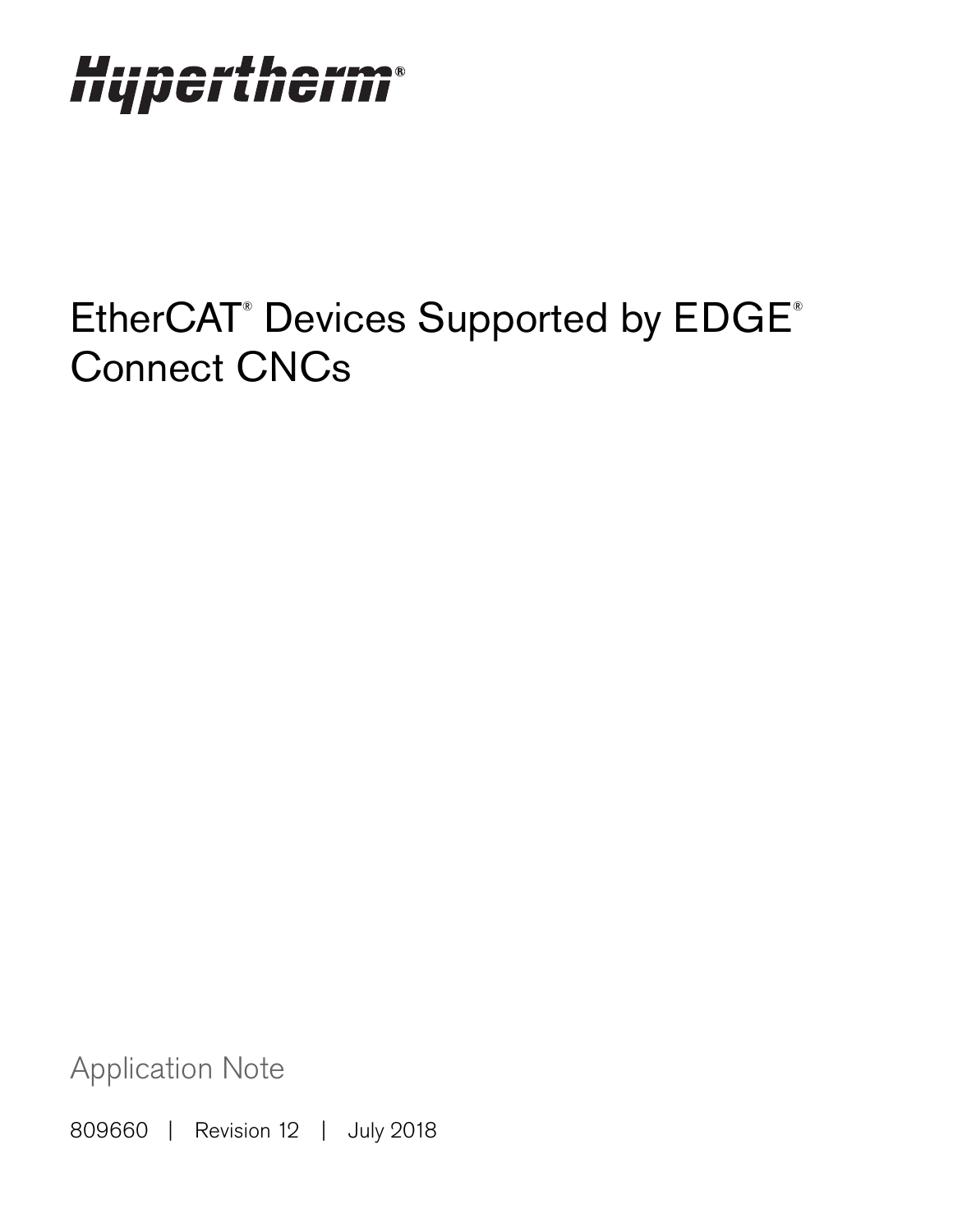#### Hypertherm, Inc.

Etna Road, P.O. Box 5010 Hanover, NH 03755 USA 603-643-3441 Tel (Main Office) 603-643-5352 Fax (All Departments) info@hypertherm.com (Main Office Email)

800-643-9878 Tel (Technical Service) technical.service@hypertherm.com (Technical Service Email) 800-737-2978 Tel (Customer Service)

customer.service@hypertherm.com (Customer Service Email)

866-643-7711 Tel (Return Materials Authorization) 877-371-2876 Fax (Return Materials Authorization) return.materials@hypertherm.com (RMA email)

#### Hypertherm México, S.A. de C.V.

Avenida Toluca No. 444, Anexo 1, Colonia Olivar de los Padres Delegación Álvaro Obregón México, D.F. C.P. 01780 52 55 5681 8109 Tel 52 55 5683 2127 Fax Soporte.Tecnico@hypertherm.com (Technical Service Email)

#### Hypertherm Plasmatechnik GmbH

Sophie-Scholl-Platz 5 63452 Hanau **Germany** 00 800 33 24 97 37 Tel 00 800 49 73 73 29 Fax

#### 31 (0) 165 596900 Tel (Technical Service)

00 800 4973 7843 Tel (Technical Service) technicalservice.emea@hypertherm.com (Technical Service Email)

#### Hypertherm (Singapore) Pte Ltd.

82 Genting Lane Media Centre Annexe Block #A01-01 Singapore 349567, Republic of Singapore 65 6841 2489 Tel 65 6841 2490 Fax Marketing.asia@hypertherm.com (Marketing Email) TechSupportAPAC@hypertherm.com (Technical Service Email)

#### Hypertherm Japan Ltd.

Level 9, Edobori Center Building 2-1-1 Edobori, Nishi-ku Osaka 550-0002 Japan 81 6 6225 1183 Tel 81 6 6225 1184 Fax HTJapan.info@hypertherm.com (Main Office Email) TechSupportAPAC@hypertherm.com (Technical Service Email)

#### Hypertherm Europe B.V.

Vaartveld 9, 4704 SE Roosendaal, Nederland 31 165 596907 Tel 31 165 596901 Fax 31 165 596908 Tel (Marketing) 31 (0) 165 596900 Tel (Technical Service) 00 800 4973 7843 Tel (Technical Service)

technicalservice.emea@hypertherm.com (Technical Service Email)

#### Hypertherm (Shanghai) Trading Co., Ltd.

B301, 495 ShangZhong Road Shanghai, 200231 PR China 86-21-80231122 Tel 86-21-80231120 Fax

86-21-80231128 Tel (Technical Service) techsupport.china@hypertherm.com (Technical Service Email)

#### South America & Central America: Hypertherm Brasil Ltda.

Rua Bras Cubas, 231 – Jardim Maia Guarulhos, SP – Brasil CEP 07115-030 55 11 2409 2636 Tel tecnico.sa@hypertherm.com (Technical Service Email)

#### Hypertherm Korea Branch

#3904. APEC-ro 17. Heaundae-gu. Busan. Korea 48060 82 (0)51 747 0358 Tel 82 (0)51 701 0358 Fax Marketing.korea@hypertherm.com (Marketing Email) TechSupportAPAC@hypertherm.com (Technical Service Email)

#### Hypertherm Pty Limited

GPO Box 4836 Sydney NSW 2001, Australia 61 (0) 437 606 995 Tel 61 7 3219 9010 Fax au.sales@Hypertherm.com (Main Office Email) TechSupportAPAC@hypertherm.com (Technical Service Email)

#### Hypertherm (India) Thermal Cutting Pvt. Ltd

A-18 / B-1 Extension, Mohan Co-Operative Industrial Estate, Mathura Road, New Delhi 110044, India 91-11-40521201/ 2/ 3 Tel 91-11 40521204 Fax HTIndia.info@hypertherm.com (Main Office Email) TechSupportAPAC@hypertherm.com (Technical Service Email)

© 2018 Hypertherm, Inc. All rights reserved.

EDGE, EDGE Connect, Phoenix, and Hypertherm are trademarks of Hypertherm Inc. and may be registered in the United States and/or other countries. EtherCAT is a trademark of Beckhoff Automation. All other trademarks are the property of their respective holders.

One of Hypertherm's long–standing core values is a focus on minimizing our impact on the environment. Doing so is critical to our, and our customers', success. We are always striving to become better environmental stewards; it is a process we care deeply about.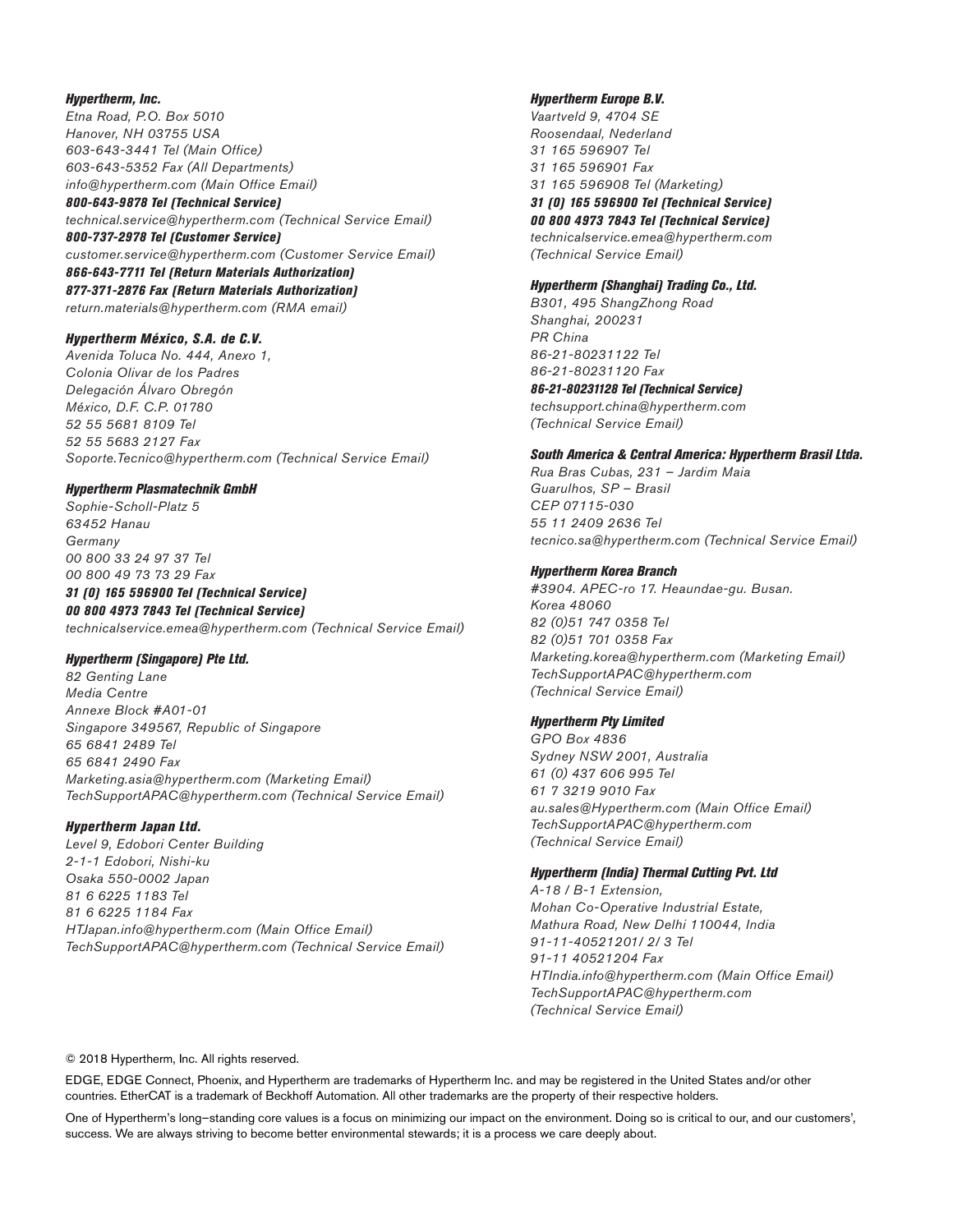# **Contents**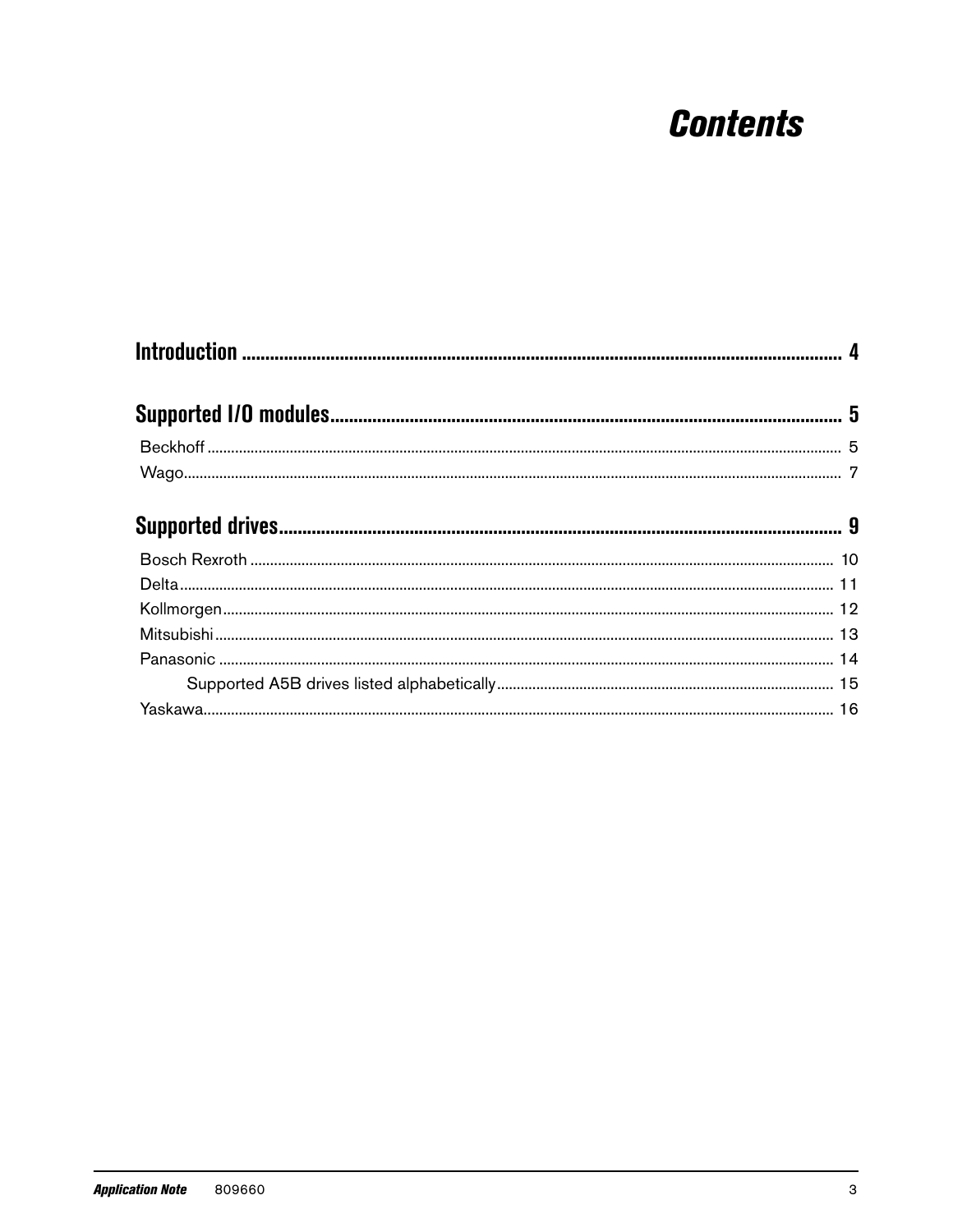# Introduction

<span id="page-3-0"></span>The following information is provided to Hypertherm channel partners for reference only, to help you select an EtherCAT component that is supported by EDGE Connect/T/TC CNCs.

The information represents what Hypertherm has tested in our labs and can verify is compatible with EDGE Connect CNCs. Other equipment may work, but we do not support equipment that we have not tested and verified.



This document is updated regularly. If you do not see a supplier or component of interest, please contact your Hypertherm sales representative or Hypertherm application engineer.



Work in partnership with your drive manufacturer to select and configure<br>the drives for your cutting system. Refer to your drive manufacturer's drive documentation for technical information about the drives.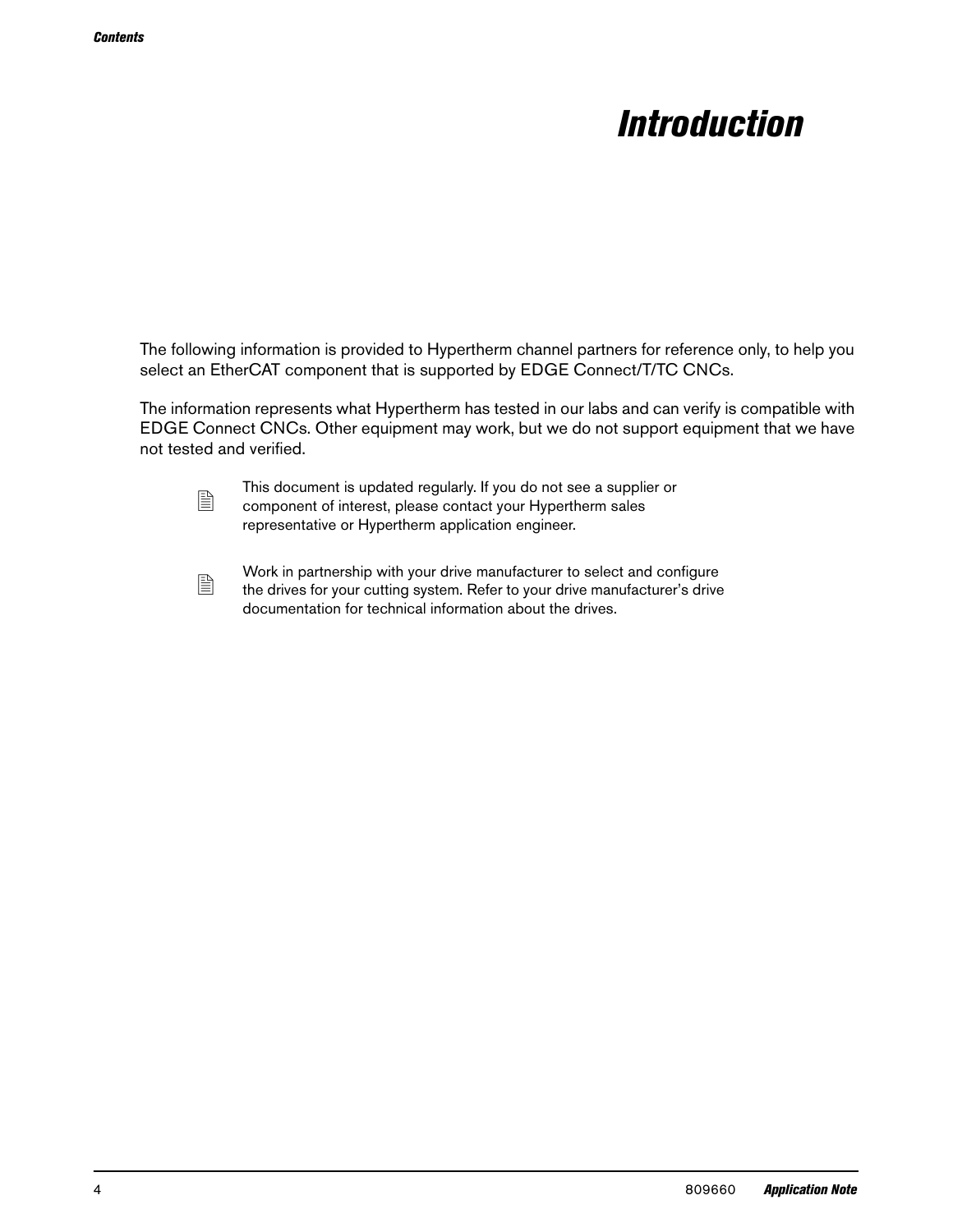# <span id="page-4-2"></span>Supported I/O modules

## <span id="page-4-1"></span><span id="page-4-0"></span>**Beckhoff**

Make sure you can remove power, including control (logic) power, from all I/O modules. Refer to your I/O module manufacturer's documentation for more information.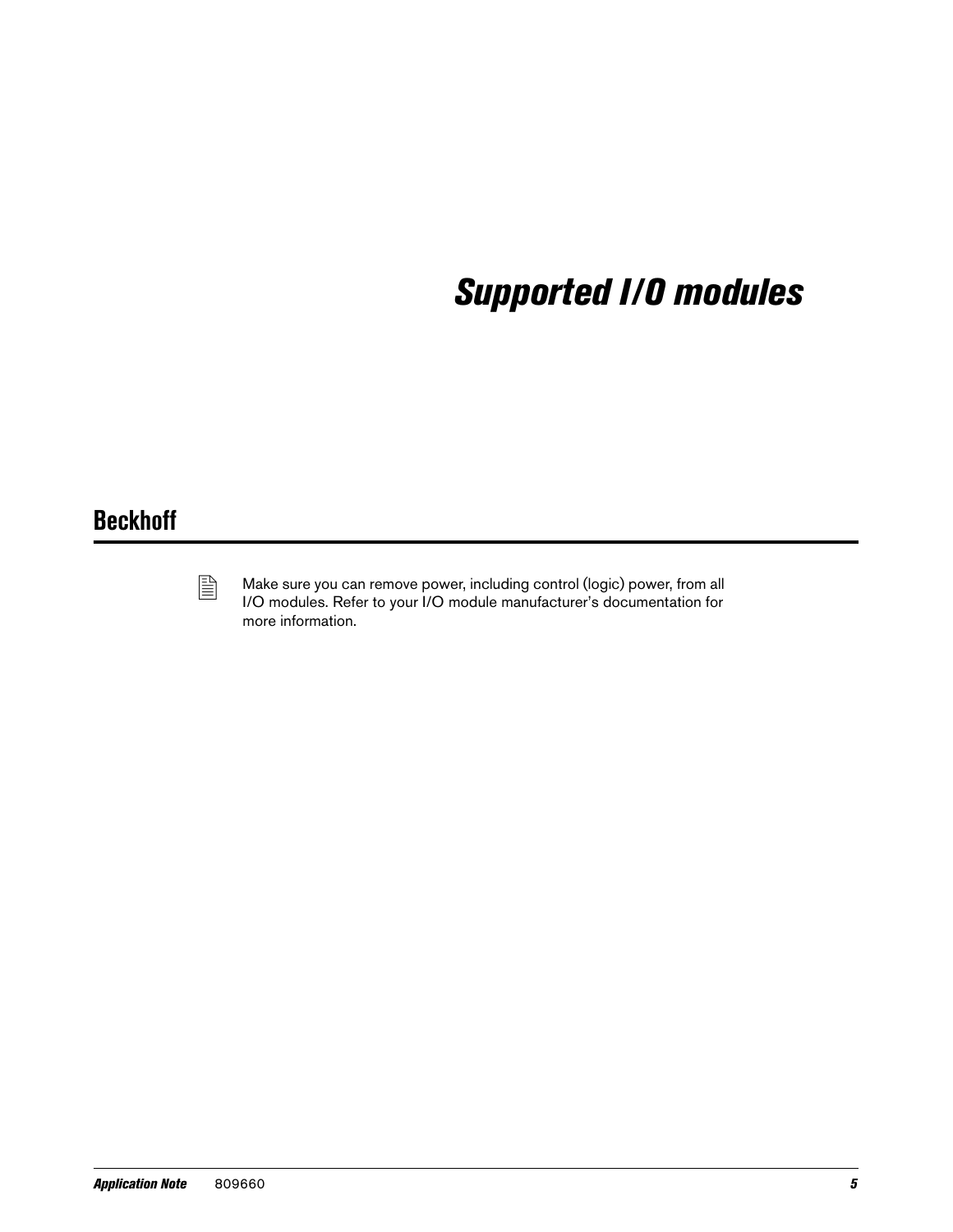Many drive amplifiers have I/O available for use. The need for additional I/O modules depends on the total number of I/O and the I/O style required.

| <b>Series</b> | <b>Model</b> | <b>Description</b>                                          |  |
|---------------|--------------|-------------------------------------------------------------|--|
| E Series      | EL1014       | 4 - channel digital input                                   |  |
|               | EL1809       | 16 - channel digital input                                  |  |
|               | EL2004       | 4 - channel digital output                                  |  |
|               | EL2008       | 8 - channel digital output                                  |  |
|               | EL2809       | 16 - channel digital output                                 |  |
|               | EL3001       | $1 -$ channel analog input                                  |  |
|               | EL3002       | $2$ – channel analog input                                  |  |
|               | EL3004       | 4 - channel analog input                                    |  |
|               | EL3008       | 8 - channel analog input                                    |  |
|               | EL4004       | 4 - channel analog output                                   |  |
|               | EK1100       | EtherCAT coupler                                            |  |
|               | EK1110       | EtherCAT extension                                          |  |
|               | EK1814       | 4 - channel digital input and<br>4 - channel digital output |  |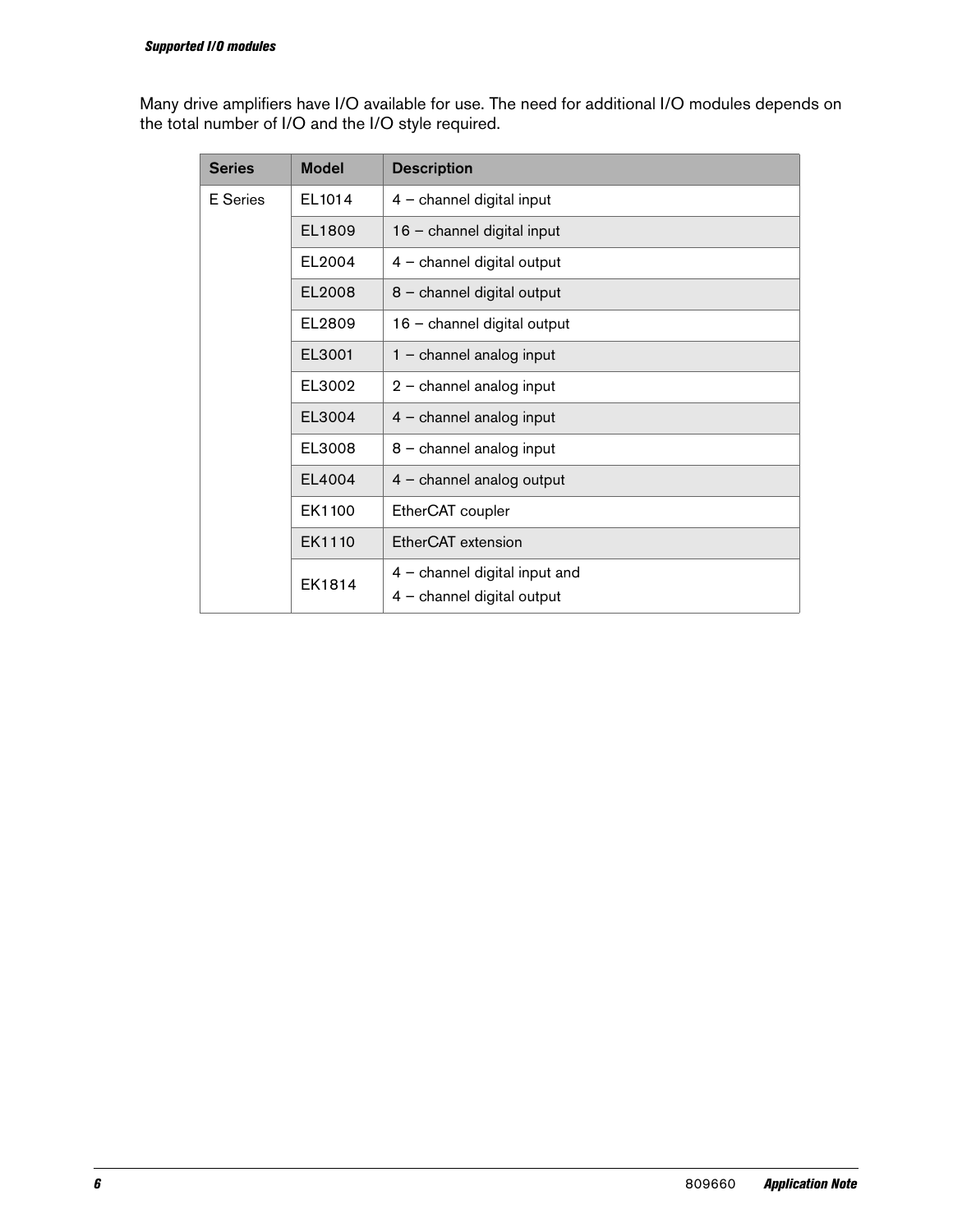<span id="page-6-0"></span>For proper data transfer, a bus end module is required at the end of the  $f_{\text{old}}$ field bus node.

| <b>Series</b> | <b>Model</b> | <b>Description</b>           |  |
|---------------|--------------|------------------------------|--|
| 750           | 750-400      | 2-channel digital input      |  |
|               | 750-430      | 8-channel digital input      |  |
|               | 750-1405     | 16-channel digital input     |  |
|               | 750-501      | 2-channel digital output     |  |
|               | 750-530      | 8-channel digital output     |  |
|               | 750-1504     | 16-channel digital output    |  |
|               | 750-459      | 4-channel analog input       |  |
|               | 750-559      | 4-channel analog output      |  |
|               | 750-600      | Bus end module               |  |
|               | 750-627      | Bus extension module         |  |
|               | 750-628      | Bus extension coupler module |  |
|               | 750-354      | Fieldbus coupler             |  |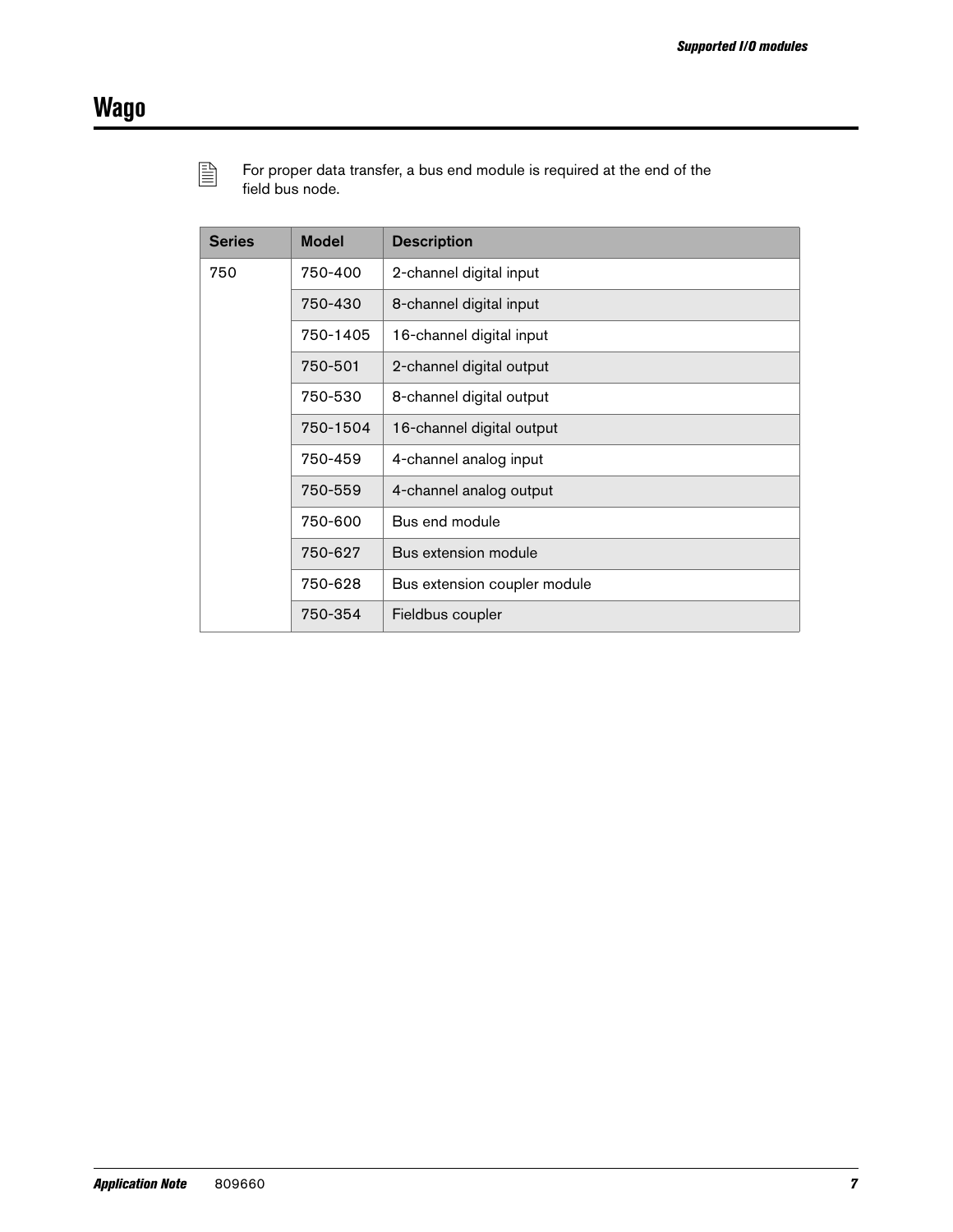Supported I/O modules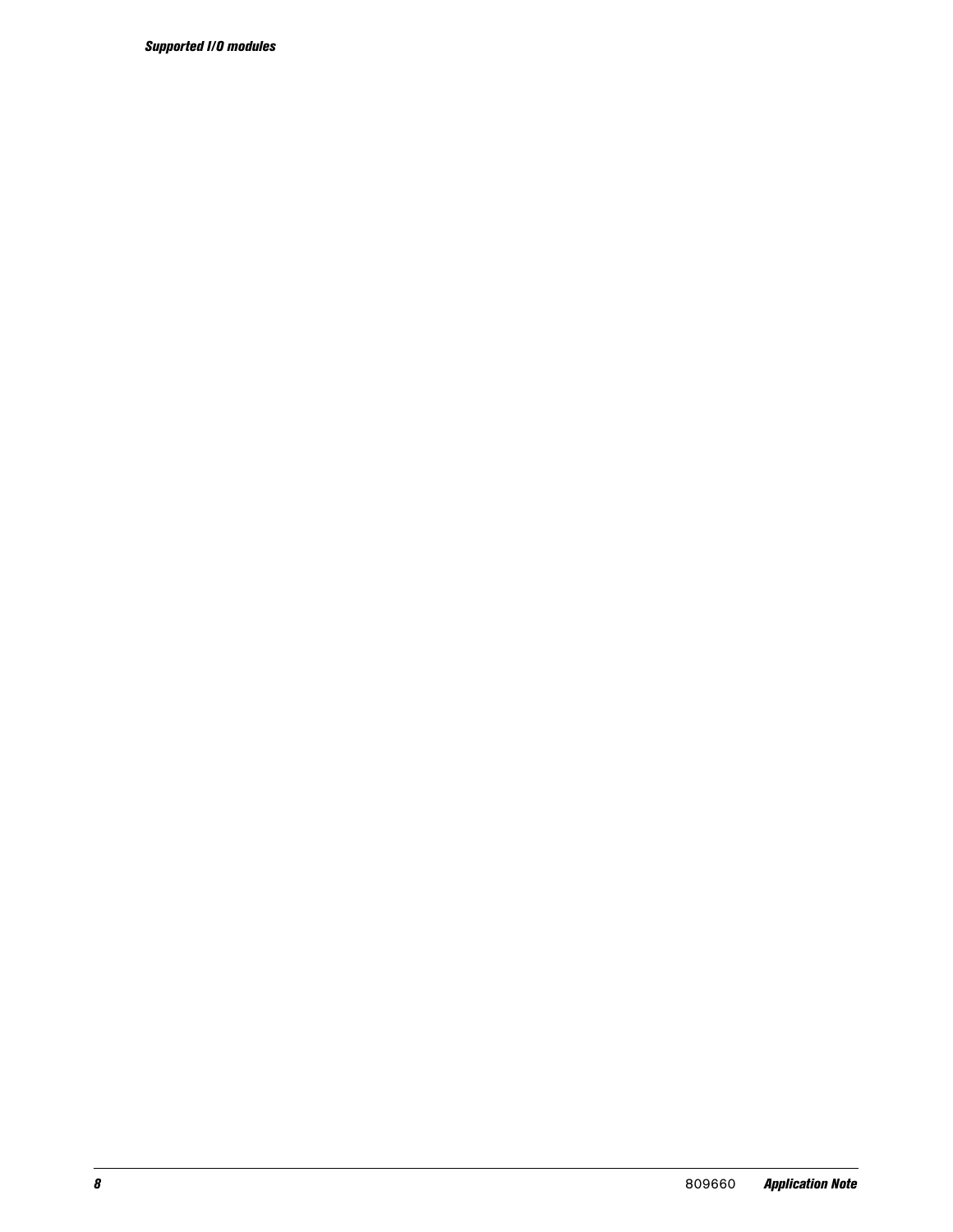# Supported drives

<span id="page-8-0"></span>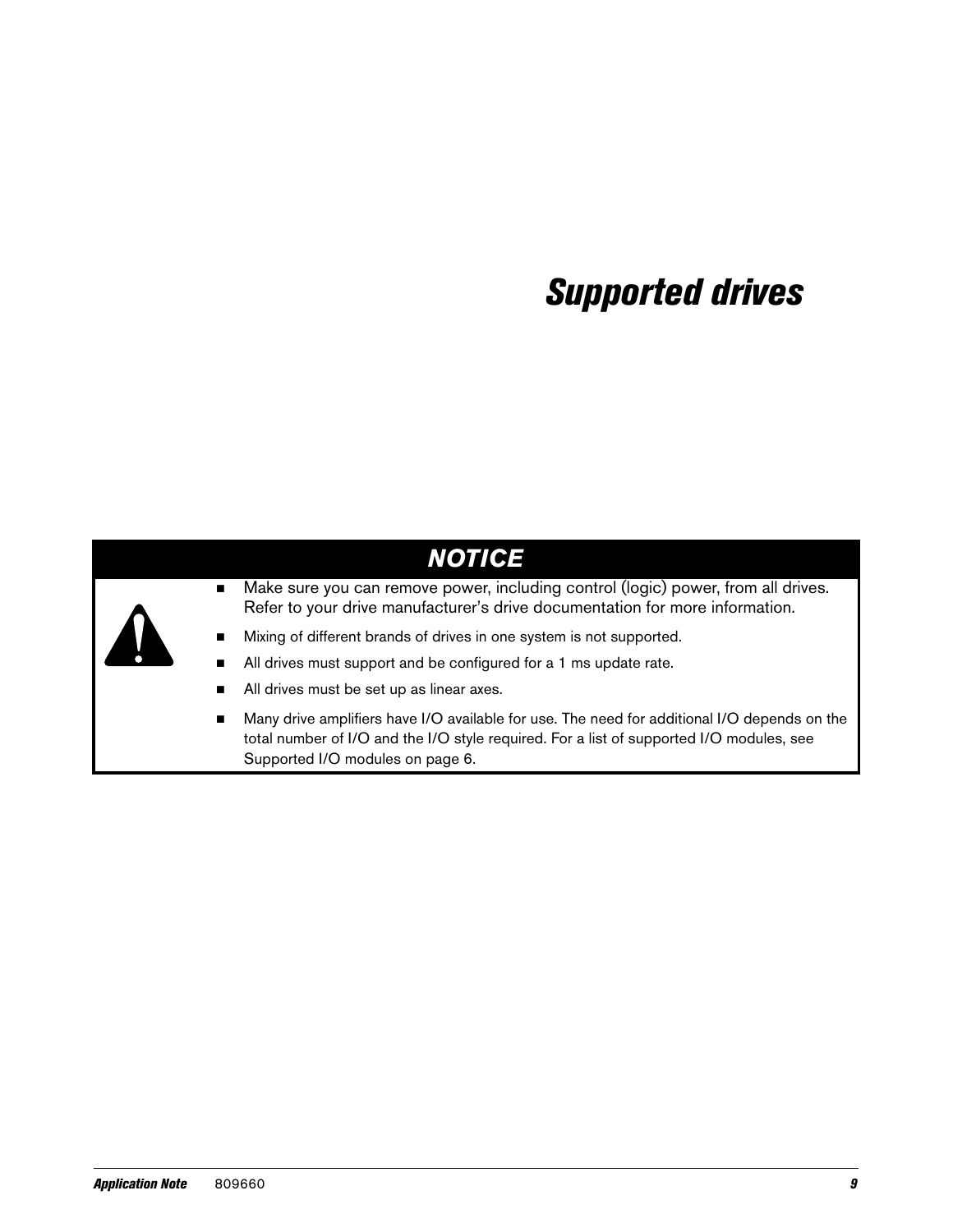### <span id="page-9-0"></span>**Bosch Rexroth**

| <b>Series</b>        | <b>Model</b>    | <b>Firmware</b>         | <b>Notes</b>                                                                               |
|----------------------|-----------------|-------------------------|--------------------------------------------------------------------------------------------|
| IndraDrive C         | HCS02.1E-W0XXX  | $MPB-18v20 - MPB-20v16$ | <b>Requires Generation 2</b><br>$\blacksquare$<br>control section and optional<br>ET card. |
|                      |                 |                         | One analog input per drive<br>$\blacksquare$<br>amplifier is supported.                    |
| <b>IndraDrive Cs</b> | HCS01.1E-W00XXX | MPB-18y20 - MPB-20y16   | Basic version is supported.<br>$\blacksquare$                                              |
|                      |                 |                         | One analog input per drive<br>$\blacksquare$<br>amplifier is supported.                    |
| IndraDrive C         | HCS01.1E-W00XXX | $MPE-20V13 - MPB-20v16$ | Basic version is supported.<br>$\blacksquare$                                              |
| Economy              |                 |                         | One analog input per drive<br>п<br>amplifier is supported.                                 |

For more information about Bosch drive setup and parameters, see the Bosch Rexroth EtherCAT® Drives Supported by EDGE® Connect/T/TC CNCs Application Note (809600).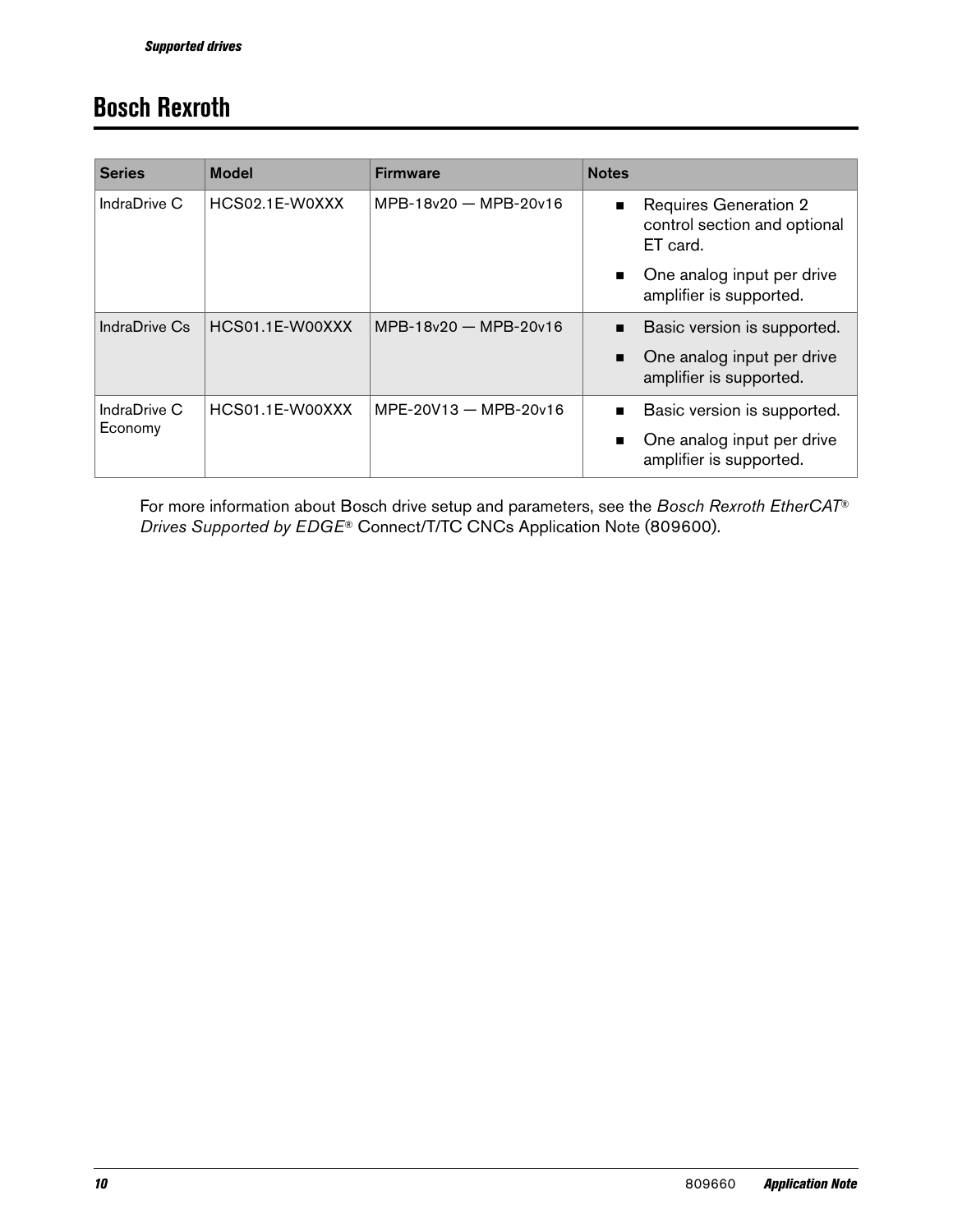<span id="page-10-0"></span>

| <b>Series</b> | <b>Model</b> | <b>Firmware</b>                                                                        | <b>Notes</b>                                                                                                                                                                                                                |
|---------------|--------------|----------------------------------------------------------------------------------------|-----------------------------------------------------------------------------------------------------------------------------------------------------------------------------------------------------------------------------|
| ASDA-A2       | ASDA-A2-E    | 1.643.366 and newer.<br>Required for using<br>parameters to change<br>motor direction. | ■ Use firmware for ASDA drives only.<br>7 digital inputs per drive amplifier are<br>supported.<br>■ CNC control of the drive's digital                                                                                      |
|               |              |                                                                                        | outputs is not supported.<br>• Only use drives manufactured after April<br>20, 2018 with cutting systems in<br>environments with potential high<br>frequency. See the example below for<br>information about the date code. |

Delta has made improvements to drives manufactured after April 20, 2018 to make newer drives more robust to EMI and RF. The manufacture date can be identified by the date code on the drive. The date code should be greater than 1816 (18 is the code for 2018 and 16 is the code for week 16). See the example below.

| <b>SERIAL No.</b><br>with Date<br>Code | <b>A NELTA AC SERVO DRIVE</b><br>MODEL: ASD-A2-0421-E<br><b>POWER: 400W</b><br>INPUT: 200-230VAC 3PH 50/60Hz 1.86A<br>200-230VAC 1PH 50/60Hz 3.22A<br>OUTPUT: 110VAC 0-250Hz 2.6A<br>A20421ET15190007<br>OR<br>Lafety<br>CODE<br>Type<br>Acoround<br>01.23<br>drawing Trans Cabin<br>0 KINGGODOGO | <b>ISTED</b><br>Xxyy<br>ND. CONT. EQ.                                                                                                                                                           |
|----------------------------------------|---------------------------------------------------------------------------------------------------------------------------------------------------------------------------------------------------------------------------------------------------------------------------------------------------|-------------------------------------------------------------------------------------------------------------------------------------------------------------------------------------------------|
|                                        | <b>DELTA ELECTRONICS, INC.</b>                                                                                                                                                                                                                                                                    | <b>MADE IN TAIWAN</b>                                                                                                                                                                           |
|                                        | A20421E T 15 19 0007<br>of A2 Servo Drive)                                                                                                                                                                                                                                                        | <b>Production Sequence</b><br>Week of Production $(1 - 52)$<br>Year of Production (15: year 2015)<br>Production Factory (T: Taoyuan; W; Wujiang)<br>Model Name (The "E" is the EtherCAT Version |

For more information about Delta drive setup and parameters, see the Delta EtherCAT<sup>®</sup> Drives Supported by EDGE® Connect/T/TC CNCs Application Note (809770).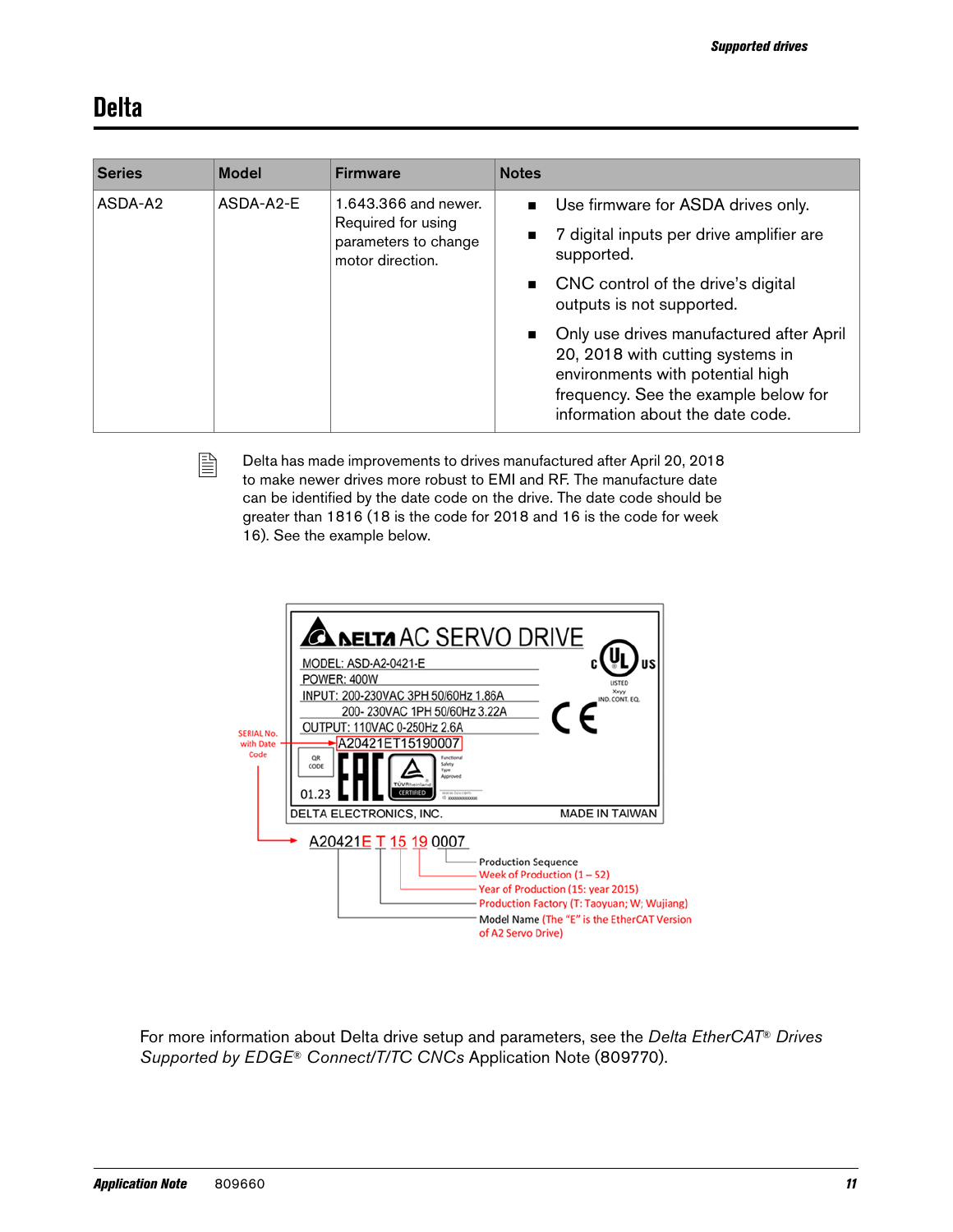## <span id="page-11-0"></span>**Kollmorgen**

| <b>Series</b> | <b>Model</b>         | <b>Firmware</b>               | <b>Notes</b>                                                               |
|---------------|----------------------|-------------------------------|----------------------------------------------------------------------------|
| <b>AKD®</b>   | AKD-PXXXXX-NBEC-XXXX | $V$ 01-14-00-002<br>and newer | Use firmware for NBEC drives<br>$\blacksquare$<br>only.                    |
|               |                      |                               | Inputs and outputs supported for<br>$\blacksquare$<br>each drive amplifier |
|               |                      |                               | Digital - 7 inputs, 2 outputs<br>$\Box$                                    |
|               |                      |                               | Analog - 1 input, 1 output<br>$\Box$                                       |
|               | AKD-PXXXXX-NBCC-XXXX | $V$ 01-14-00-002<br>and newer | Use firmware for NBCC drives<br>$\blacksquare$<br>only.                    |
|               |                      |                               | Inputs and outputs supported for<br>each drive amplifier                   |
|               |                      |                               | Digital - 7 inputs, 2 outputs<br>$\Box$                                    |
|               |                      |                               | Analog - 1 input, 1 output<br>$\Box$                                       |

For more information about Kollmorgen drive setup and parameters, see the Kollmorgen EtherCAT® Drives Supported by EDGE® Connect/T/TC CNCs Application Note (809590).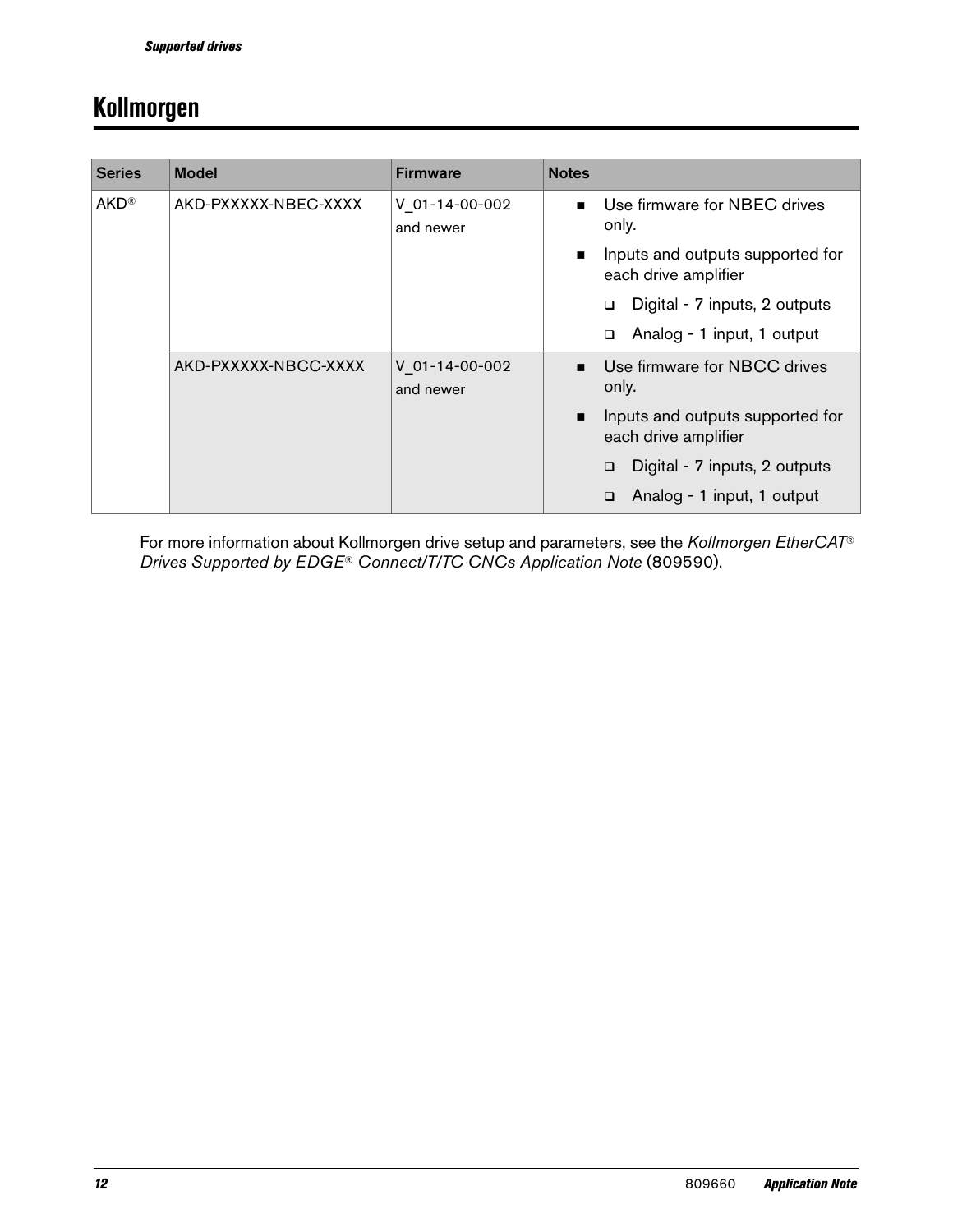### <span id="page-12-0"></span>**Mitsubishi**

| <b>Series</b> | <b>Model</b>                | <b>Firmware</b>                                                           | <b>Notes</b>                                                                                                                         |
|---------------|-----------------------------|---------------------------------------------------------------------------|--------------------------------------------------------------------------------------------------------------------------------------|
| MR-J4         | All MR-J4 models            | Amplifier:<br>BCD-B46W500 B1H<br>EtherCAT module:<br>1.10.01              | J3 motors ONLY.<br>$\blacksquare$<br>P06 (electronic gear<br>■<br>numerator) is not<br>supported.<br>No I/O is supported on the<br>п |
|               |                             |                                                                           | drive amplifier. An I/O<br>module on the EtherCAT<br>network is required.                                                            |
| MR-J4         | All MR-J4 models            | Amplifier:<br>BCD-B46W500 B1H                                             | J4 and J3 motors.<br>$\blacksquare$                                                                                                  |
|               | EtherCAT module:<br>2.00.03 | P06 (electronic gear<br>$\blacksquare$<br>numerator) is not<br>supported. |                                                                                                                                      |
|               |                             |                                                                           | No I/O is supported on the<br>$\blacksquare$<br>drive amplifier. An I/O<br>module on the EtherCAT<br>network is required.            |

For a list of supported I/O modules, see Supported I/O modules on page 6.

For more information about Mitsubishi drives and motors, setup, and parameters, see the Mitsubishi EtherCAT® Drives Supported by EDGE® Connect/T/TC CNCs Application Note (809750).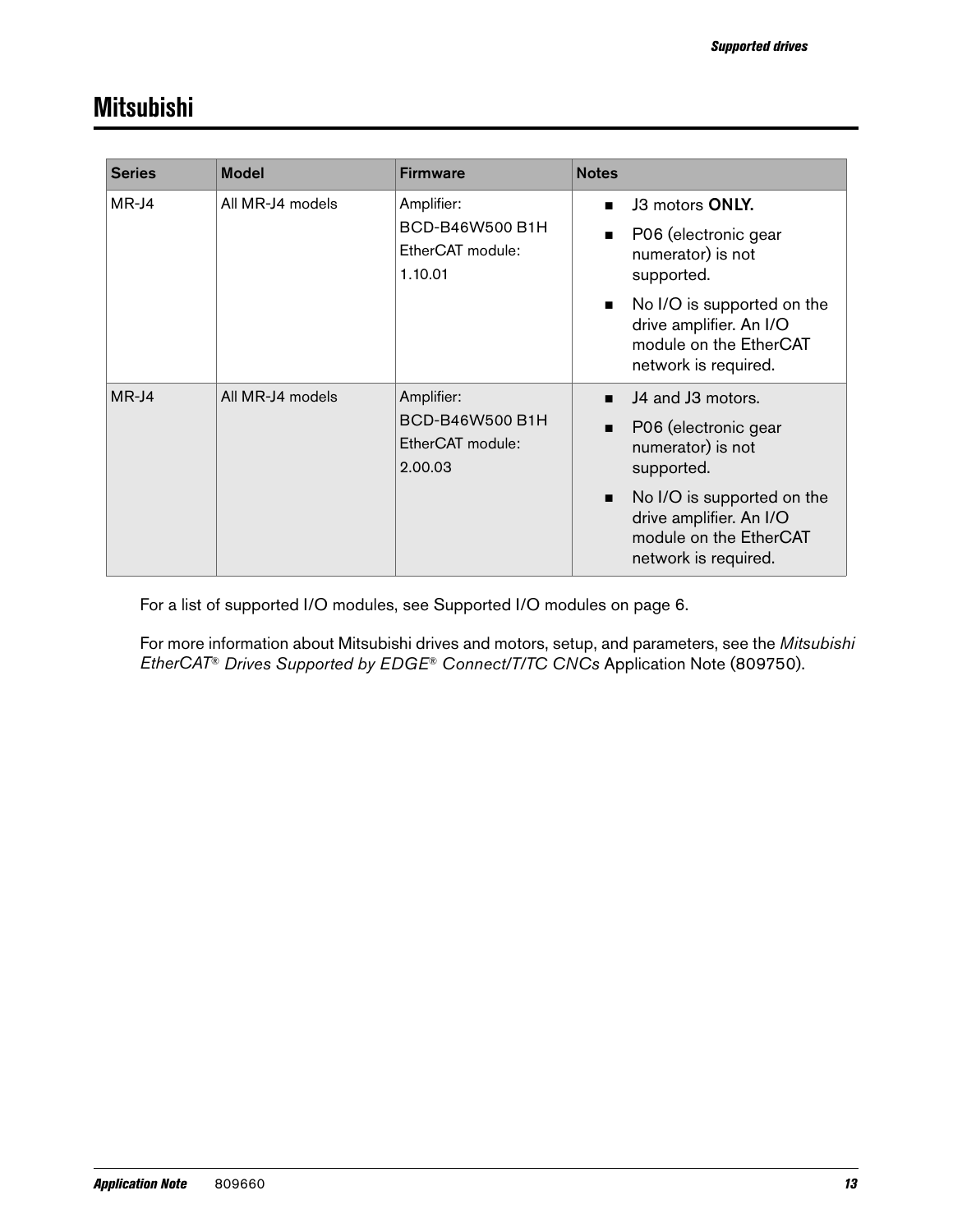# <span id="page-13-0"></span>**Panasonic**

| <b>Series</b> | <b>Model</b>                                                                                                                                                                       | <b>Firmware</b> | <b>Notes</b>                                            |
|---------------|------------------------------------------------------------------------------------------------------------------------------------------------------------------------------------|-----------------|---------------------------------------------------------|
| Minas-A5B     | See Supported A5B<br>drives listed<br>alphabetically on<br>page 15 for a list of<br>supported drives.                                                                              | 1.01            | 5 digital inputs and 1 Digital Output are<br>supported. |
| Minas-A6B     | MADLN01BE<br>MADLN11BE<br>MADLN05BE<br>MADLN15BE<br>MBDLN21BE<br>MBDLN25BE<br>MCDLN31BE<br>MCDLN35BE<br>MDDLN45BE<br>MDDLN55BE<br>MEDLN83BE<br>MEDLN93BE<br>MFDLNA3BE<br>MFDLNB3BE | 1.01            | 5 digital inputs and 1 Digital Output are<br>supported. |

For more information about Panasonic drive setup and parameters, see the Panasonic EtherCAT® Drives Supported by EDGE® Connect/T/TC CNCs Application Note (809760).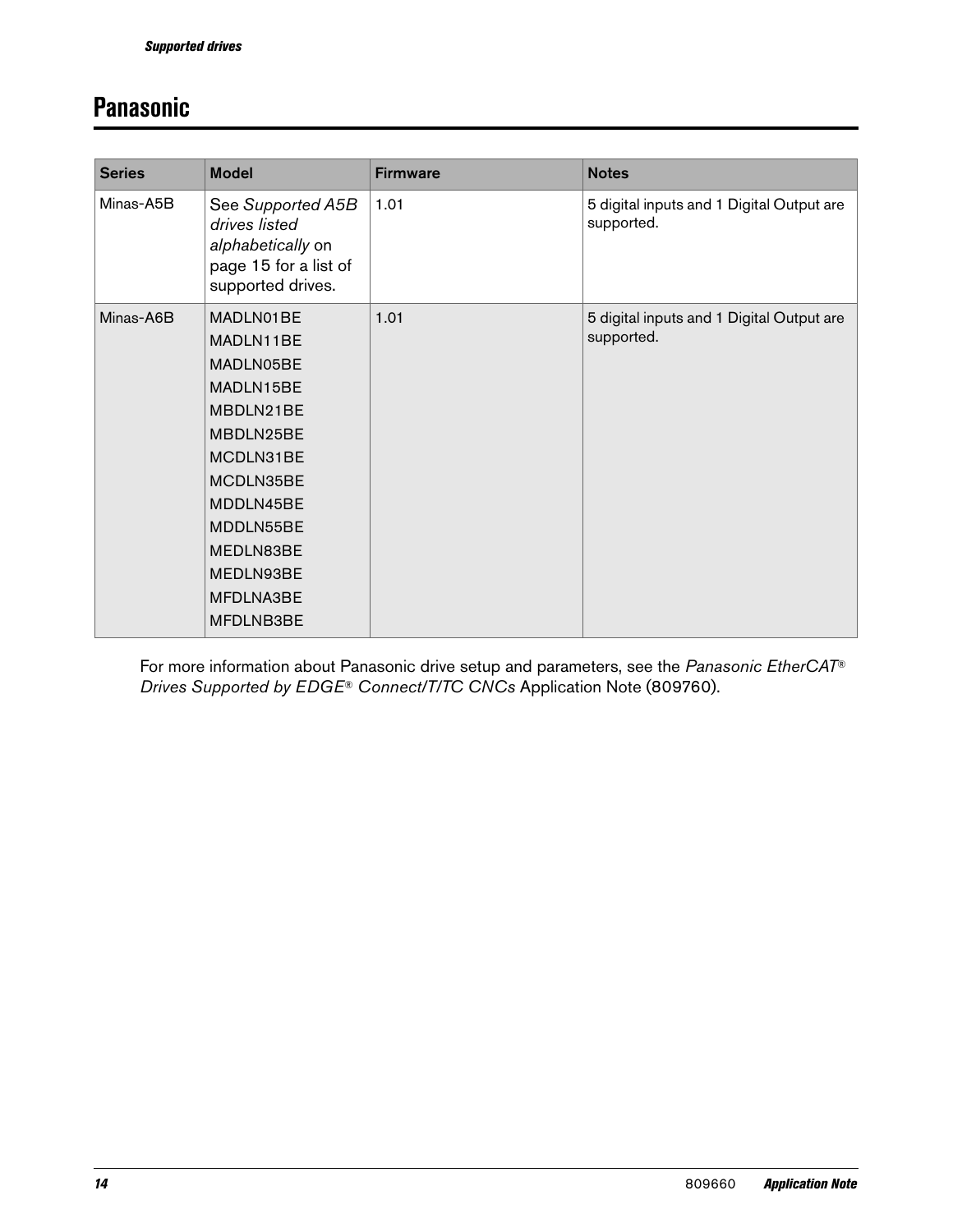### <span id="page-14-0"></span>**Supported A5B drives listed alphabetically**

| MADHT1105B01        | MBDHT2110BA1 | MDDHT2412B91 | MEDHT7364B91 | MGDHTB4A2B01 |
|---------------------|--------------|--------------|--------------|--------------|
| MADHT1105B91        | MBDHT2110BL1 | MDDHT2412BA1 | MEDHT7364BA1 | MGDHTB4A2B91 |
| <b>MADHT1105BA1</b> | MBDHT2510B01 | MDDHT2412BL1 | MEDHT7364BL1 | MGDHTB4A2BA1 |
| <b>MADHT1105BD1</b> | MBDHT2510B91 | MDDHT3420B01 | MFDHT5440B01 | MGDHTB4A2BL1 |
| <b>MADHT1105BL1</b> | MBDHT2510BA1 | MDDHT3420B91 | MFDHT5440B91 | MGDHTC3B4B01 |
| <b>MADHT1107B01</b> | MBDHT2510BL1 | MDDHT3420BA1 | MFDHT5440BA1 | MGDHTC3B4B91 |
| MADHT1107B91        | MCDHT3120B01 | MDDHT3420BL1 | MFDHT5440BL1 | MGDHTC3B4BA1 |
| MADHT1107BA1        | MCDHT3120B91 | MDDHT3530B01 | MFDHTA390B01 | MGDHTC3B4BL1 |
| MADHT1107BL1        | MCDHT3120BA1 | MDDHT3530B91 | MFDHTA390B91 | MHDHTB4A2B01 |
| MADHT1505B01        | MCDHT3120BL1 | MDDHT3530BA1 | MFDHTA390BA1 | MHDHTB4A2B91 |
| MADHT1505B91        | MCDHT3520B01 | MDDHT3530BL1 | MFDHTA390BL1 | MHDHTB4A2BA1 |
| MADHT1505BA1        | MCDHT3520B91 | MDDHT5540B91 | MFDHTA464B01 | MHDHTB4A2BL1 |
| MADHT1505BL1        | MCDHT3520BA1 | MDDHT5540BA1 | MFDHTA464B91 | MHDHTC3B4B01 |
| MADHT1507B01        | MCDHT3520BL1 | MDDHT5540BL1 | MFDHTA464BA1 | MHDHTC3B4B91 |
| MADHT1507B91        | MDDHT2407B01 | MEDHT4430B01 | MFDHTA464BL1 | MHDHTC3B4BL1 |
| MADHT1507BA1        | MDDHT2407B91 | MEDHT4430B91 | MFDHTB3A2B01 |              |
| MADHT1507BL1        | MDDHT2407BA1 | MEDHT4430BA1 | MFDHTB3A2B91 |              |
| MBDHT2110B01        | MDDHT2407BL1 | MEDHT4430BL1 | MFDHTB3A2BA1 |              |
| MBDHT2110B91        | MDDHT2412B01 | MEDHT7364B01 | MFDHTB3A2BL1 |              |